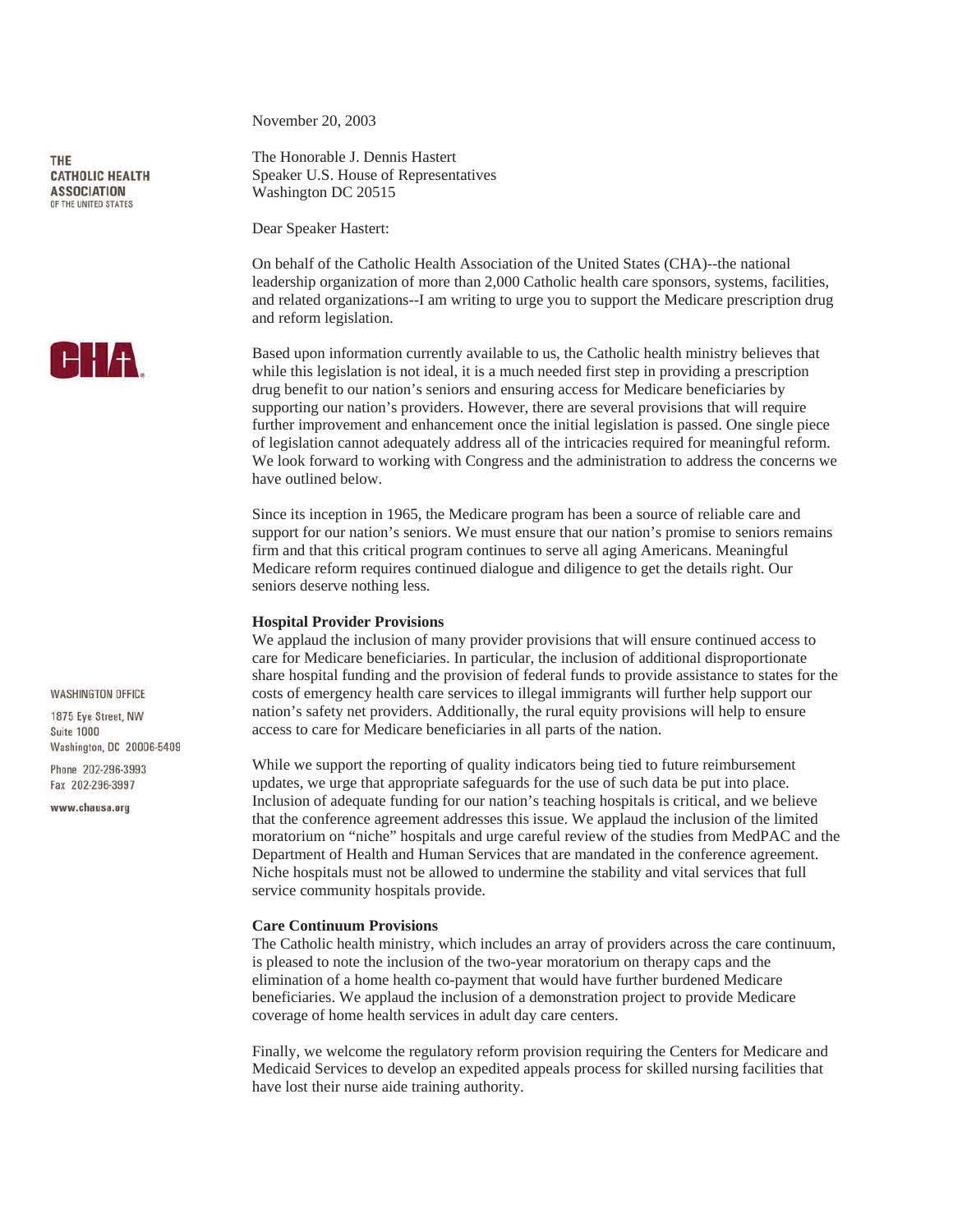#### **Prescription Drug Benefit Design and Medicare Reform Provisions**

With respect to the actual prescription drug benefit design and the provisions to reform the Medicare program, there are several issues we believe will require ongoing enhancement, review, and modification. Our position on these provisions is set forth below.

### **Medicaid/Medicare Dual Eligible Population**

Our initial communication to members of the conference committee noted that we favored inclusion of dually eligible seniors in the Medicare prescription drug benefit in accord with the provisions in the House version of the bill. Our position was based on the fact that lowincome seniors' access to benefits should not rely upon their geographic location and the condition of the state budget in the location in which they reside. Seniors, particularly lowincome seniors, should be provided a stable and consistent prescription drug benefit. Our understanding of the dual eligible provision in the conference agreement is that states would be responsible to pay the federal government 97.5 percent of the cost of drugs for low-income seniors, phasing down over ten years to 75 percent in perpetuity.

The Catholic health ministry is extremely disappointed with this provision. Under this provision, states will become yet another revenue source for Medicare. Rather than providing some fiscal relief to states, the dually eligible prescription drug benefit may actually cause states to spend more to provide a reliable prescription drug benefit to low- income seniors. In addition, states will now be asked to handle eligibility determinations for prescription coverage, to coordinate benefits, and to administer a complex scheme of subsidies with no resources earmarked for these efforts. As prescribed by the conference agreement, lowincome seniors may actually end up worse off under the new Medicare benefit than they were under their respective state Medicaid programs. Their out-of-pocket expenses will be higher and their access to needed drugs lessened. Additionally, states are prohibited from receiving federal matching funds to "wrap-around" the Medicare prescription drug benefit except for prescribed, over-the-counter drugs and medically necessary drugs in a Medicare therapeutic class not covered by Medicare.

## **Health Benefits for Legal Immigrant Children and Pregnant Women**

The Catholic health ministry has long championed health care coverage for legal immigrant children and pregnant women, and had supported inclusion in the conference report of legislation that would have provided states the option to cover these populations. We are disappointed that this provision apparently has been cut from the conference agreement. Future legislative initiatives should address this issue.

#### **Low-Income Protections**

Our nation's seniors of limited means should not be forced to choose between needed medications and food and housing, nor do they deserve to be subjected to harsh asset tests in order to receive the necessary subsidies to make medically needed prescription drug benefits available. The conference agreement lowers the income eligibility threshold that was included in the Senate provision from 160 percent of the Federal Poverty Level (FPL) to 150 percent, thus disqualifying three million seniors from receiving needed protection. Future refinements must restore protections to low-income seniors up to 160 percent FPL.

#### **Fallback Plan**

Given the uncertainty of the private insurance industry to develop stand-alone prescription drug benefits in all regions of the country, it is critical that the federal government be prepared to step in and provide the benefit in those regions in which the private sector chooses not to offer a prescription drug benefit product.

### **Premium Support Demonstration Project**

As noted in our initial letter to the conferees, we have concerns about the role of direct competition in Medicare and believe that a level playing field must be provided for both traditional Medicare and any new competitive models. We remain concerned that direct